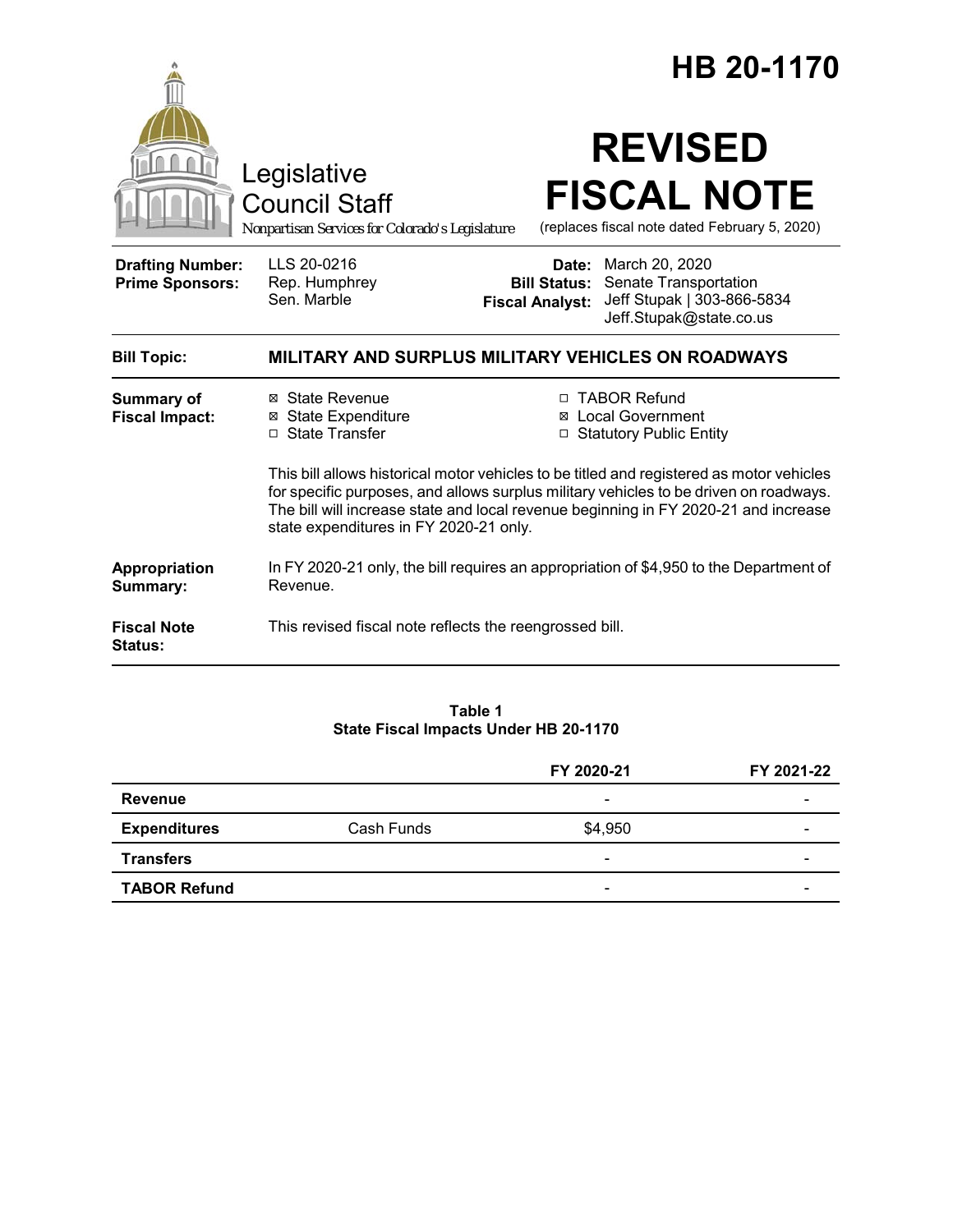March 20, 2020

# Page 2 **HB 20-1170**

#### **Summary of Legislation**

The bill allows a historical military vehicle to be driven on highways for the following purposes:

- to and from assemblies, conventions, or other meetings where historical military vehicles are the primary interest;
- for special occasions, such as demonstrations and parades;
- on occasions where the operation of the vehicle will not constitute a traffic hazard; and
- for tours held primarily for the exhibition and enjoyment of historical military vehicles.

Utilizing a historical military vehicle for purposes other than those described above is a class B traffic infraction, and the Department of Revenue may cancel a vehicle's registration for committing this infraction.

Individuals that utilize a historical military vehicle for purposes not described above A historical military vehicle may be titled and registered as a motor vehicle if the owner signs an affidavit stating that the vehicle will only be used for the purposes described above, and meets all other requirements for registration laid out in the bill. Additionally, historical military vehicles are exempt from most emissions testing requirements.

A historical military vehicle is defined as a vehicle that:

- is valued for its historical purposes;
- was manufactured for use by any nation's armed forces;
- is a model year of 1980 or earlier; and
- is maintained in a condition representing its military design and historically appropriate markings.

Additionally, the bill allows surplus military vehicles, defined as self-propelled vehicles purchased for nonmilitary use and built for the United States Armed Forces, to be driven on roadways.

#### **Background**

Under current law, a surplus military vehicle is considered an off-highway vehicle. Owners may request an Off-Highway Vehicle Colorado Certificate of Title, but the vehicle may not be registered for on-road use by the Department of Revenue.

There are currently 1,399 surplus military vehicles titled in Colorado; however, under current law, military vehicles are not required to be titled, so the exact number in Colorado is unknown.

#### **Comparable Crime Analysis**

Legislative Council Staff is required to include certain information in the fiscal note for any bill that creates a new crime, changes the classification of an existing crime, or changes an element of an existing crime. This section outlines data on crimes comparable to the offense in this bill and discusses assumptions on future rates of criminal conviction for those offense.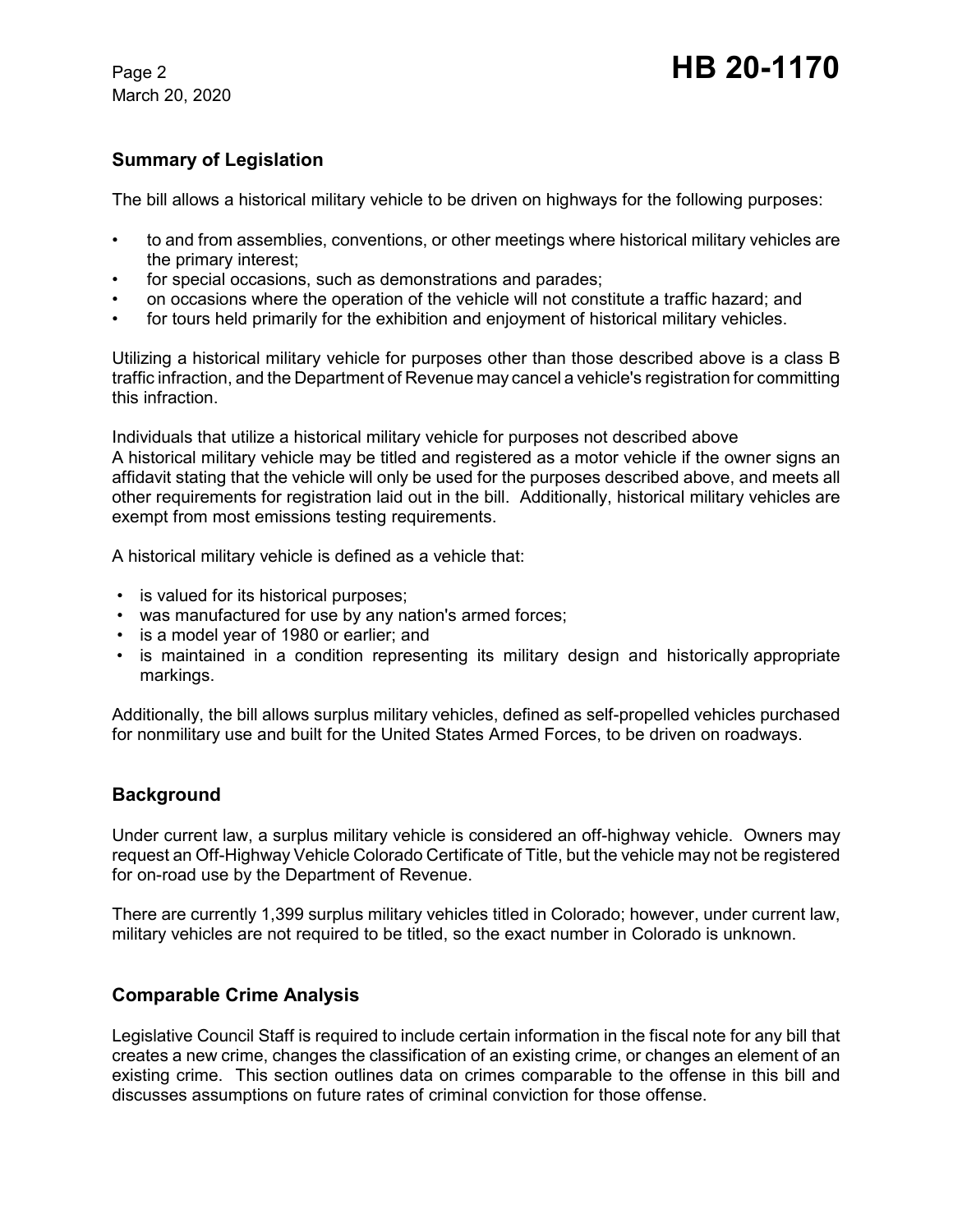March 20, 2020

**Prior conviction data and assumptions.** This bill creates the new offense of unauthorized use of a registered historical military vehicle, a class B traffic infraction. To form an estimate on the prevalence of this new crime, the fiscal note analyzed the existing offense unauthorized use of a motor vehicle on a highway without registration as a comparable crime. From 2017 to 2019, 2,783 offenders have been sentenced and convicted for this existing offense. However, due to the relatively low number of vehicles subject to the crime, the fiscal note assumes that there will be minimal convictions for the new offense under the bill. Because the bill is not expected to have a tangible impact on criminal justice-related expenditures or revenue at the state or local levels, these potential impacts are not discussed further in this fiscal note.

Visit leg.colorado.gov/fiscalnotes for more information about criminal justice costs in fiscal notes.

#### **State Revenue**

The bill will increase state revenue by an indeterminate amount to various cash funds in the Department of Revenue beginning in FY 2020-21 as individuals apply for certificates of title and registrations for historical military vehicles. Cash funds include the Highway Users Tax Fund (HUTF), the Licensing Services Cash Fund, and the License Plate Cash Fund, among others. Of the standard HUTF revenue generated under this bill, 65 percent in credited to the State Highway Fund for expenditures by the Department of Transportation, 26 percent is credited to counties, and 9 percent is credited to municipalities.

#### **State Expenditures**

In FY 2020-21 only, the bill increases state expenditures by \$4,950 from the DRIVES Vehicles ServicesAccount in the Department of Revenue (DOR). One-time programming costs are required to update the DRIVES system to allow for the titling and registration of historical motor vehicles. Programming costs assume 22 hours at a rate of \$225 per hour.

#### **Local Government**

The bill increases HUTF revenue, of which 26 percent is distributed to counties and 9 percent is distributed to municipalities. There are also a number of fees paid when registering a vehicle that go directly to local governments, such as the clerk hire fee and the county road and bridge fee. Because registration fees are assessed in a unique way depending on vehicle characteristics, exact amounts have not been estimated.

#### **Effective Date**

The bill takes effect August 5, 2020, if the General Assembly adjourns on May 6, 2020, as scheduled, and no referendum petition is filed.

#### **State Appropriations**

In FY 2020-21 only, the bill requires an appropriation of \$4,950 from the DRIVES Vehicle Services Account to the Department of Revenue.